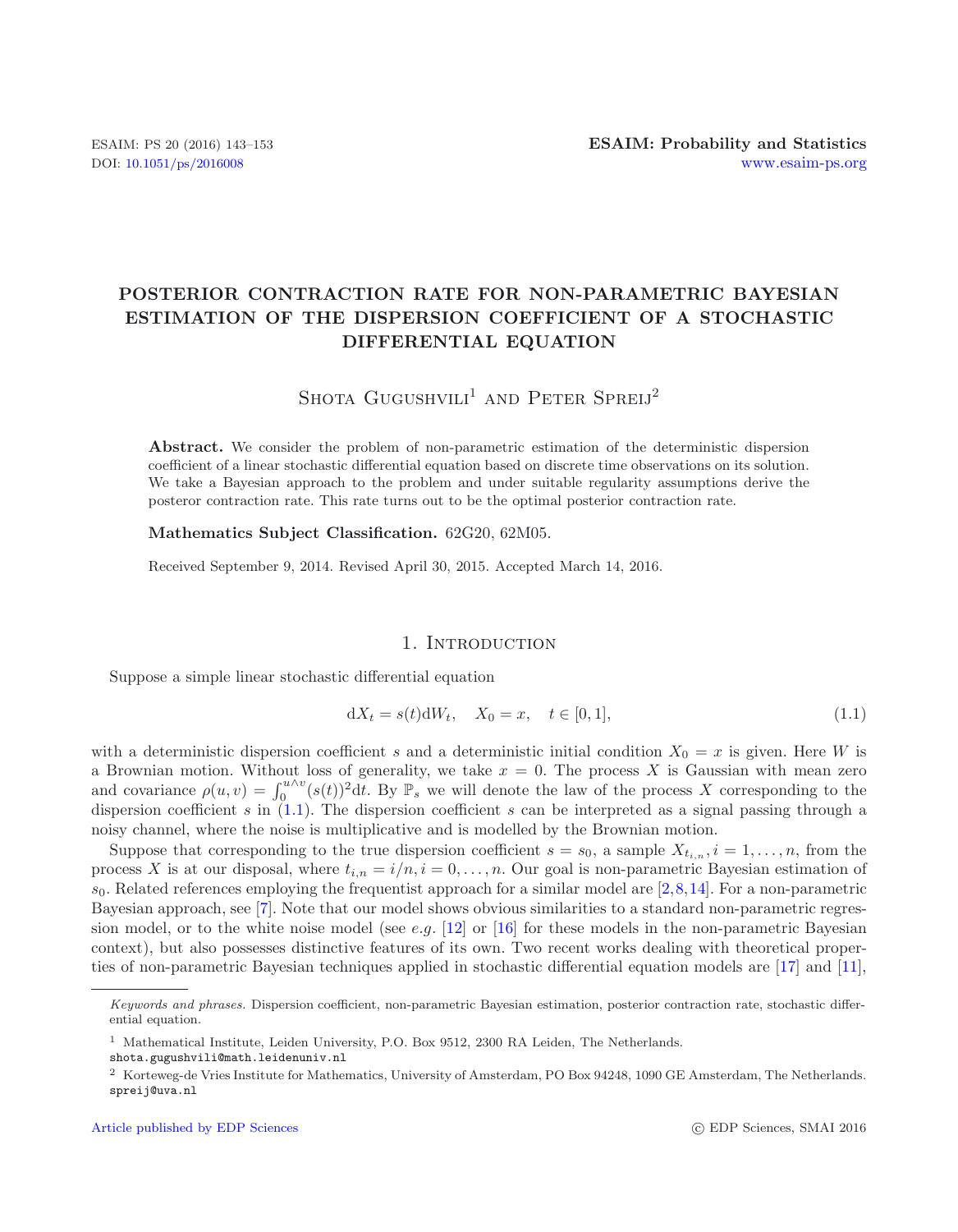### <span id="page-1-1"></span>144 S. GUGUSHVILI AND P. SPREIJ

but we note that both the models and observation schemes in those papers are rather different from the ones considered in this work.

Let  $X$  denote some (non-parametric) class of dispersion coefficients s. The likelihood corresponding to the observations  $X_{t_{i,n}}$  is given by

$$
L_n(s) = \prod_{i=1}^n \left\{ \frac{1}{\sqrt{2\pi \int_{t_{i-1,n}}^{t_{i,n}} s^2(u) \mathrm{d}u}} \psi \left( \frac{X_{t_{i,n}} - X_{t_{i-1,n}}}{\sqrt{\int_{t_{i-1,n}}^{t_{i,n}} s^2(u) \mathrm{d}u}} \right) \right\},
$$
(1.2)

where  $\psi(u) = \exp(-u^2/2)$ . For a prior  $\Pi$  on X, the posterior measure of any measurable set  $S \subset \mathcal{X}$  can be obtained through Bayes' formula,

$$
\Pi(\mathcal{S}|X_{t_{0,n}}\ldots,X_{n,n})=\frac{\int_{\mathcal{S}}L_n(s)\Pi(\mathrm{d}s)}{\int_{\mathcal{X}}L_n(s)\Pi(\mathrm{d}s)}.
$$

One can then proceed with the computation of other quantities of interest in the Bayesian paradigm, for instance point estimates of  $s_0$ , credible sets and so on.

A desirable property of a Bayes procedure is posterior consistency. In our context posterior consistency means that for every neighbourhood  $U_{s_0}$  of  $s_0$  (in a suitable topology)

<span id="page-1-0"></span>
$$
\Pi(U_{s_0}^c|X_{t_{0,n}},\ldots,X_{t_{n,n}})\xrightarrow{\mathbb{P}_{s_0}} 0
$$

as  $n \to \infty$ . In other words, when viewed under the true law  $\mathbb{P}_{s_0}$ , a consistent Bayesian procedure asymptotically puts posterior mass equal to one on every fixed neighbourhood of the true parameter  $s_0$ . Study of posterior consistency is similar to study of consistency of frequentist estimators, and in fact, if posterior consistency holds, the center of the posterior distribution (in an appropriate sense) will provide a consistent (in the frequentist sense) estimator of the parameter of interest. For an introduction to consistency issues in Bayesian non-parametric statistics, see e.g. [\[6](#page-10-8)] and [\[18](#page-10-9)]. Posterior consistency for the model  $(1.1)$  was shown under suitable conditions in [\[7](#page-10-3)].

More generally, instead of a fixed neighbourhood  $U_{s_0}$  of the true parameter  $s_0$ , one can also take a sequence of neighbourhoods  $U_{s_0,\varepsilon_n}$  shrinking to  $s_0$  at a rate  $\varepsilon_n \to 0$  (the sequence  $\varepsilon_n$  determines the size of the neighbourhood) and ask at what rate is  $\varepsilon_n$  allowed to decay to zero, so that the neighbourhoods  $U_{s_0,\varepsilon_n}$  still manage to capture most of the posterior mass. A formal way to state this is

$$
\Pi(U^c_{s_0,\varepsilon_n}|X_{t_0,n},\ldots,X_{t_{n,n}}) \xrightarrow{\mathbb{P}_{s_0}} 0
$$
\n(1.3)

as  $n \to \infty$ . The rate  $\varepsilon_n$  is called the posterior contraction rate, or the posterior convergence rate. Note that  $\varepsilon_n$ is not uniquely defined: if  $\varepsilon_n$  is a posterior contraction rate, then so is  $e.g. 2\varepsilon_n$ , because  $U_{s_0,2\varepsilon_n}^c \subset U_{s_0,\varepsilon_n}^c$ . This,<br>however is true also for the convergence rate of frequentist estimators of a discu however, is true also for the convergence rate of frequentist estimators, cf. a discussion on page 79 in [\[15](#page-10-10)]. In general, we are interested in determination of the 'fastest' rate of decay of  $\varepsilon_n$ , so that [\(1.3\)](#page-1-0) still holds. Some references on derivation of posterior convergence rates under various statistical setups are [\[3](#page-10-11)[,4](#page-10-12),[13\]](#page-10-13). Study of this question parallels the analysis of convergence rates of various estimators in the frequentist literature. In fact, a property like [\(1.3\)](#page-1-0) also implies that Bayes point estimates have the convergence rate  $\varepsilon_n$  (in the frequentist sense), cf. pages 506–507 in [\[3\]](#page-10-11). It is well-known that in finite-dimensional (*i.e.* parametric) statistical problems under suitable regularity assumptions Bayes procedures yield optimal (in the frequentist sense) estimators. The situation is much more subtle in the infinite-dimensional setting: a careless choice of the prior might violate posterior consistency, or the posterior might concentrate around the true parameter value at a suboptimal rate (here by 'suboptimal' we mean the rate slower than the minimax rate for estimation of  $s_0$ ). Hence the importance of derivation of the posterior contraction rate.

The general structure of the present work is similar to our earlier paper [\[7\]](#page-10-3) on posterior consistency, but with a crucial difference. To get out main result on the contraction rate we heavily rely on more sophisticated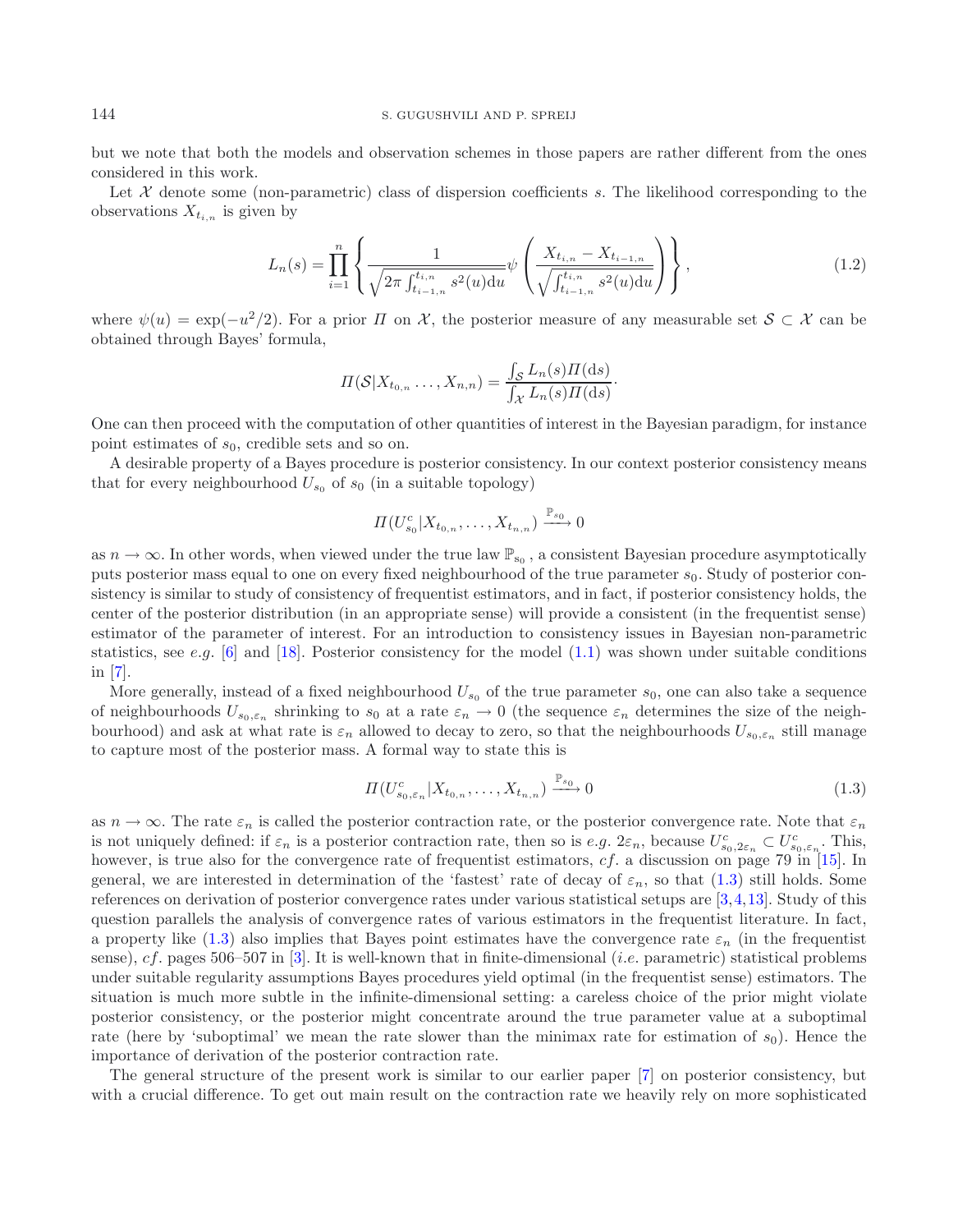results from empirical process theory. The outline of the paper is as follows. In Section [2](#page-2-0) we formulate a theorem establishing [\(1.3\)](#page-1-0) under suitable conditions and provide a discussion on it. The proof of the theorem is given in Section [3,](#page-4-0) while the Appendix contains a number of technical lemmas used in the proof of the theorem.

Throughout the paper we will use the following notation to compare two sequences  $a_n$  and  $b_n$  of real numbers:  $a_n \leq b_n$  will mean that there exists a constant  $B > 0$  that is independent of n and is such that  $a_n \leq Bb_n$ ;<br> $a_n \geq b_n$  will mean that there exists a constant  $A > 0$  that is independent of n and is such that  $Aa_n \geq b_n$ ;  $a_n \gtrsim b_n$  will mean that there exists a constant  $A > 0$  that is independent of n and is such that  $Aa_n \geq b_n$ ;  $a_n \times b_n$ will mean that  $a_n$  and  $b_n$  are asymptotically of the same order, i.e.  $-\infty < \liminf_{n\to\infty} a_n/b_n \le \limsup_{n\to\infty} a_n/b_n$  $a_n/b_n < \infty$ .

## <span id="page-2-3"></span><span id="page-2-1"></span>2. Main theorem

We first specify the non-parametric class  $\mathcal X$  of dispersion coefficients s.

<span id="page-2-0"></span>**Definition 2.1.** Let X be some collection of dispersion coefficients  $s : [0,1] \to [\kappa, \mathcal{K}]$ , such that  $||s'||_{\infty} \leq M$ .<br>Here  $0 \leq \kappa \leq \mathcal{K} \leq \infty$  and  $0 \leq M \leq \infty$  are three constants independent of a particular  $s \in \math$ Here  $0 < \kappa < K < \infty$  and  $0 < M < \infty$  are three constants independent of a particular  $s \in \mathcal{X}$ , while  $\|\cdot\|_{\infty}$ denotes the  $L_{\infty}$ -norm (supremum norm).

**Remark 2.2.** Since  $\mathbb{P}_s = \mathbb{P}_{-s}$ , a positivity assumption on  $s \in \mathcal{X}$  in Definition [2.1](#page-2-1) is a natural identifiability requirement. Furthermore, strict positivity of s allows one to avoid complications when manipulating the likelihood [\(1.2\)](#page-1-1). Boundedness and differentiability of s also come in handy in the proof of Theorem [2.4](#page-2-2) below.

We summarise the assumptions on our statistical model.

**Assumption 2.3.** Assume that

- (a) the model [\(1.1\)](#page-0-0) is given with  $x = 0$  and  $s \in \mathcal{X}$ , where X is as in Definition [2.1;](#page-2-1)
- (b)  $s_0 \in \mathcal{X}$  denotes the true dispersion coefficient;
- (c) a discrete-time sample  ${X_{t_{i,n}}}$  from the solution X to [\(1.1\)](#page-0-0) corresponding to  $s_0$  is available, where  $t_{i,n} = i/n$ ,  $i=0,\ldots,n.$

For  $\varepsilon > 0$  introduce the notation

<span id="page-2-4"></span><span id="page-2-2"></span>
$$
U_{s_0,\varepsilon} = \left\{ s \in \mathcal{X} : \|s - s_0\|_2 < \varepsilon \right\}, \quad V_{s_0,\varepsilon} = \left\{ s \in \mathcal{X} : \|s - s_0\|_{\infty} < \varepsilon \right\}.
$$

Here  $\|\cdot\|_2$  denotes the L<sub>2</sub>-norm. We will establish [\(1.3\)](#page-1-0) for the complements of the neighbourhoods  $U_{s_0,\varepsilon_n}$  of the true parameter  $s_0$  and determine the corresponding posterior contraction rate  $\varepsilon_n$ . The choice of the  $L_2$ -norm to define neighbourhoods  $U_{s_0,\varepsilon}$  appears to be quite natural, because under Assumption [2.3](#page-2-3) the distribution of  $X_1$ has as its standard deviation the  $L_2$ -norm of  $s_0$ . Hence the obvious notion of a distance between two dispersion coefficients should be that norm as well.

**Theorem 2.4.** *Suppose that Assumption* [2.3](#page-2-3) *holds. Let the sequence*  $\tilde{\varepsilon}_n$  *of strictly positive numbers be such that*  $\tilde{\epsilon}_n \approx n^{-1/3} \log n$ , *and let the prior*  $\Pi$  *on*  $\mathcal X$  *be such that* 

$$
\Pi(V_{s_0,\tilde{\varepsilon}_n}) \gtrsim e^{-\overline{C}n\tilde{\varepsilon}_n^2} \tag{2.1}
$$

 $for some constant C > 0 that is independent of n. Then for a large enough constant M and a sequence  $\varepsilon_n = M \tilde{\varepsilon}_n$ ,$ 

$$
\Pi(U_{s_0,\varepsilon_n}^c | X_{t_{0,n}},\ldots,X_{t_{n,n}}) \xrightarrow{\mathbb{P}_{s_0}} 0
$$

*holds.*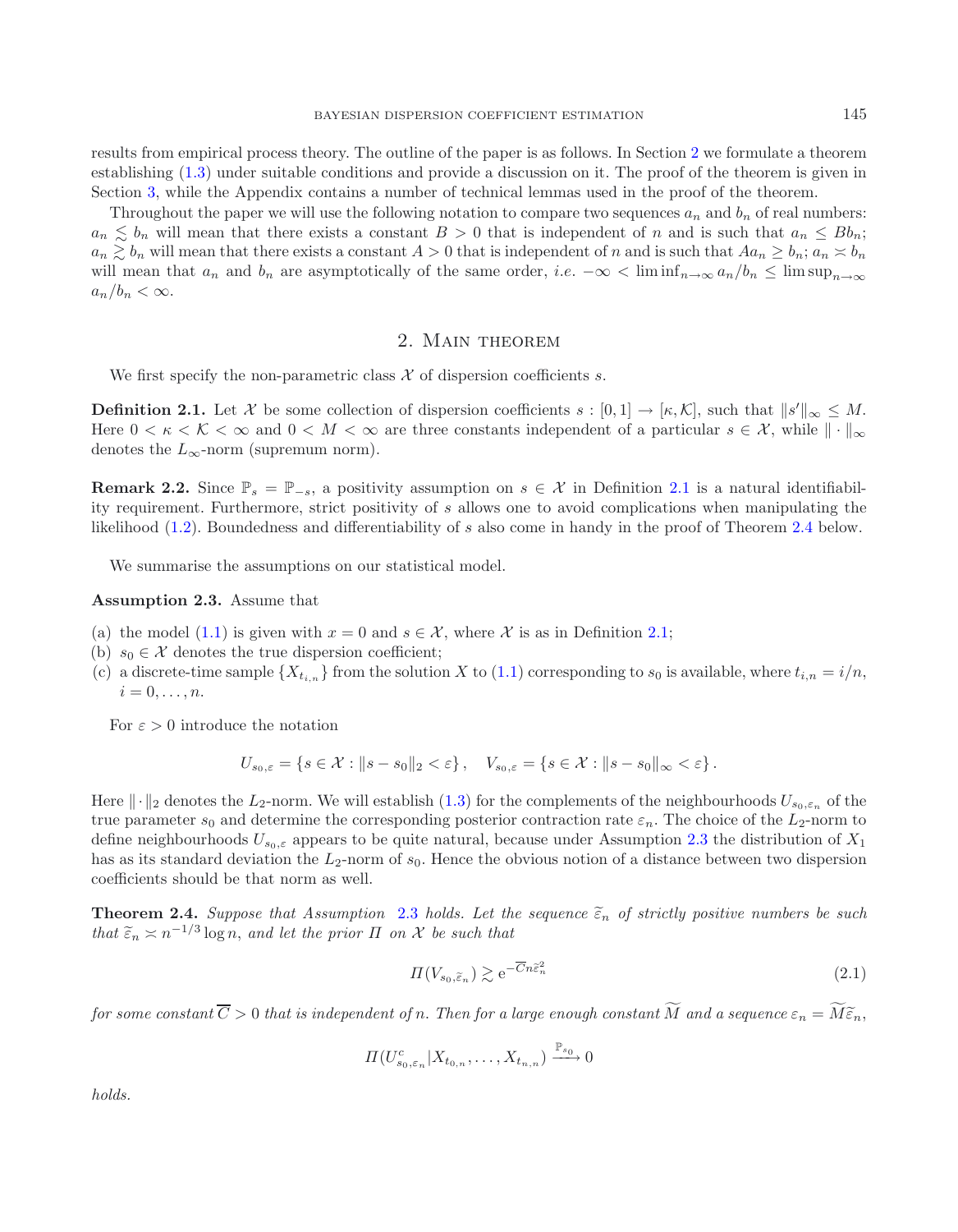**Remark 2.5.** Theorem [2.4](#page-2-2) states that under the differentiability assumption on the members s of the class  $\mathcal{X}$ of dispersion coefficients, the posterior contracts around the true dispersion coefficient  $s_0$  at the rate  $n^{-1/3} \log n$ . This implies existence of Bayes estimates that converge (in the frequentist sense) to  $s_0$  at the same rate. By Proposition 1 from [\[8\]](#page-10-1), the rate  $n^{-1/3}$  is the minimax convergence rate for estimation of the diffusion coefficient  $s_0^2$ <br>with Lealoss function in essentially the same model as ours. In this sense the rate derived in with  $L_2$ -loss function in essentially the same model as ours. In this sense the rate derived in Theorem [2.4](#page-2-2) can be thought of as essentially (up to a logarithmic factor) optimal posterior contraction rate. The logarithmic factor is perhaps an artefact of our proof of Theorem [2.4.](#page-2-2) We add that the use of the empirical process theory techniques involves the choice of many constants that cannot always be easily controlled, and it is at various instances unclear whether our technical estimates and inequalities continue to hold without the logarithmic term. See for instance the proofs of  $(A.1)$  and  $(A.5)$  below, to mention two examples.

<span id="page-3-0"></span>**Remark 2.6.** An essential condition in Theorem [2.4](#page-2-2) is [\(2.1\)](#page-2-4). A prior Π satisfying condition [\(2.1\)](#page-2-4) can be constructed, for instance, through a construction similar to the one given in Section 3 of [\[3](#page-10-11)], that is based on finite approximating sets (this type of prior was introduced in [\[5\]](#page-10-14)). Let  $\hat{\varepsilon}_n = cn^{-1/3} \log n$  for a constant  $c > 0$  to be chosen later on, and let  $\{\lambda_n\}$  be a sequence of weights, such that  $\lambda_n \geq 0$ ,  $\sum_{n=1}^{\infty} \lambda_n = 1$ , and  $\log(\lambda) > -c' \log n$  (some  $c' > 0$ ). Given a function  $y \in X$  an upper bracket  $y$ , (note that our potation  $\log(\lambda_n) \geq -c' \log n$  (some  $c' > 0$ ). Given a function  $u \in \mathcal{X}$ , an upper bracket u] (note that our notation is non-standard and that we require  $u \in \mathcal{X}$  of size  $\hat{\varepsilon}_n$  relative to the supremum norm is defined as the set of all those functions  $s \in \mathcal{X}$ , such that  $s(t) \leq u(t)$ ,  $\forall t \in [0,1]$ , and  $||s-u||_{\infty} < \hat{\varepsilon}_n$  (as a side remark we mention that we could also have used lower brackets, or ordinary brackets). For every  $n \in \mathbb{N}$ , let  $\Pi_n$  be a uniform distribution on  $N_{1,\infty}(\hat{\varepsilon}_n, \mathcal{X})$  upper bracket functions  $u_j$ 's, obtained by covering X with a minimal number of upper brackets of size  $\hat{\varepsilon}_n$ . We will call  $N_{1,\infty}(\hat{\varepsilon}_n,\mathcal{X})$  the  $\hat{\varepsilon}_n$ -upper bracketing number of X relative to the supremum norm (cf. p. 510 in [\[3](#page-10-11)]). Next we define the prior  $\Pi$  by

$$
\Pi = \sum_{n=1}^{\infty} \lambda_n \Pi_n.
$$

Now consider the set  $V_{s_0,\tilde{\varepsilon}_n}$  and note that  $s_0$  is contained in one of the  $N_{,\infty}(\hat{\varepsilon}_n, \mathcal{X})$  upper brackets  $u_j$  of size  $\hat{\varepsilon}_n$ . Then, by construction,

$$
\Pi(V_{s_0,\widetilde{\varepsilon}_n}) \geq \lambda_n \frac{1}{N_{],\infty}(\widehat{\varepsilon}_n, \mathcal{X})},
$$

provided the constant c is chosen small enough. The  $\hat{\varepsilon}_n$ -upper bracketing numbers  $N_{\cdot,\infty}(\hat{\varepsilon}_n,\mathcal{X})$  are not larger than bracketing numbers  $N_{\infty}(\hat{\varepsilon}_n/2, \mathcal{X})$  of X relative to the  $L_{\infty}$ -norm (defined implicitly in Def. 2.3 in [\[1\]](#page-10-15)). By Lemma 2.3 and Problem 2.5 in [\[1](#page-10-15)], we obtain for the  $\hat{\varepsilon}_n$ -entropy of X relative to the supremum norm an upper estimate

$$
H_{\infty}(\hat{\varepsilon}_n/2, \mathcal{X}) = \log N_{\infty}(\hat{\varepsilon}_n/2, \mathcal{X}) \lesssim \frac{1}{\hat{\varepsilon}_n},
$$

so that as a consequence

$$
\log\left(\lambda_n \frac{1}{N_{],\infty}(\hat{\varepsilon}_n,\mathcal{X})}\right) \gtrsim -n\hat{\varepsilon}_n^2,
$$

and  $(2.1)$  follows.

**Remark 2.7.** Theorem [2.4](#page-2-2) can be generalised to the case where the members of the class  $\chi$  of dispersion coefficients are  $\beta > 1$  times differentiable with derivatives satisfying suitable boundedness assumptions, and<br> $\varepsilon_0 \in \mathcal{X}$ . The convergence rate that can be obtained in that case is (up to a logarithmic factor)  $n^{-\beta$  $s_0 \in \mathcal{X}$ . The convergence rate that can be obtained in that case is (up to a logarithmic factor)  $n^{-\beta/(2\beta+1)}$ . The convergence of the proof of the corresponding statement is similar to that of Theorem 2.4, one notab general structure of the proof of the corresponding statement is similar to that of Theorem [2.4,](#page-2-2) one notable modification being that in the proof of Lemmas [A.1](#page-5-0) and [A.3](#page-7-0) one will have to use different entropy estimates for the class  $X$ . A suitable prior can be exhibited through a construction similar to the one given in Remark [2.6](#page-3-0) for the case of Theorem [2.4.](#page-2-2)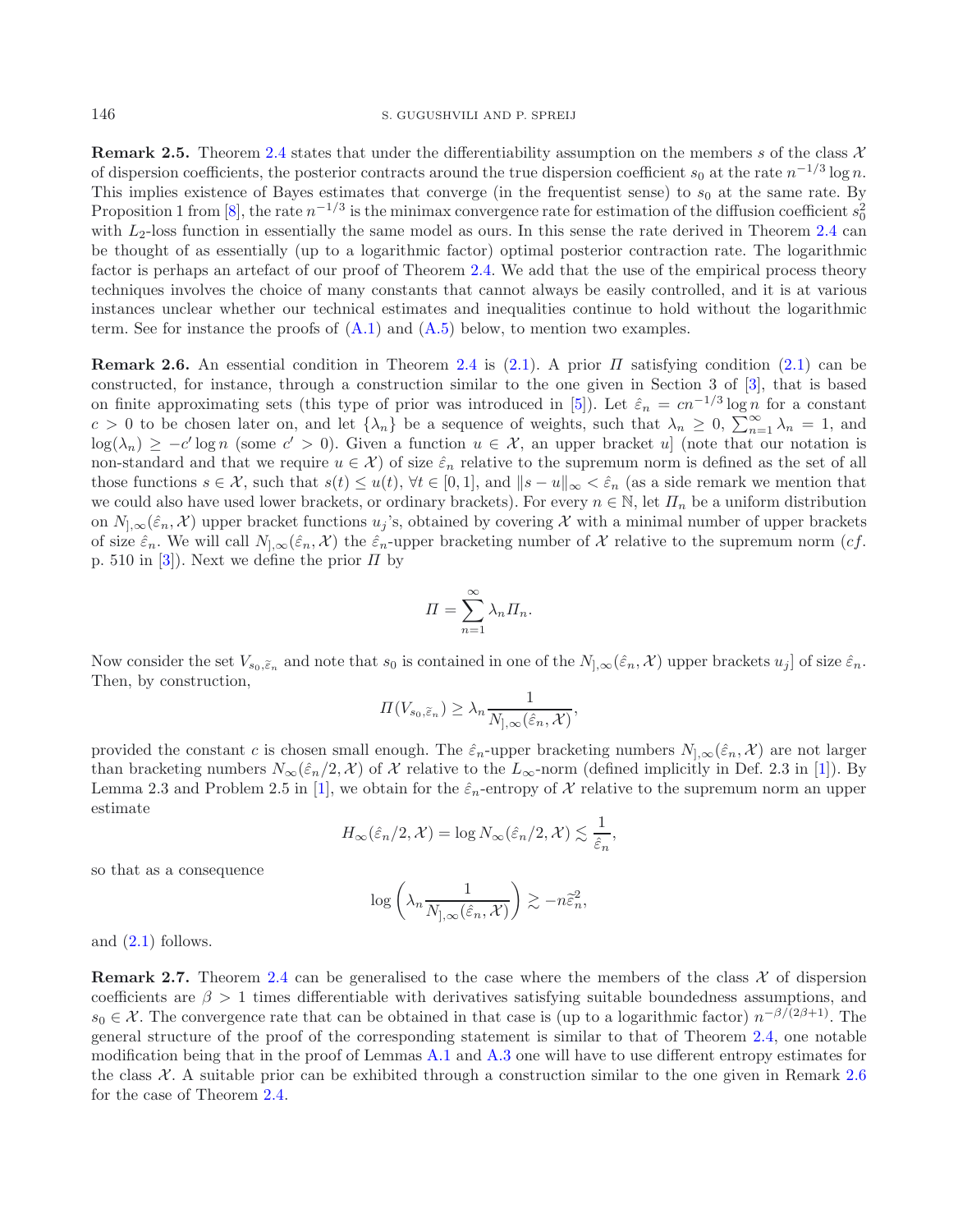**Remark 2.8.** Equation [\(1.1\)](#page-0-0) specifies a model for the observations without drift. This model can be expanded by including a drift term as well, and in Bayesian analysis this naturally calls for a prior on it. However, since the drift cannot be consistently estimated under our observation scheme, such an extension would drastically complicate our analysis. Alternatively, one could work in the spirit of [\[10\]](#page-10-16) and try to establish convergence under misspecification to a 'wrong' model, that is in terms of Kullback–Leibler divergence nearest to the true probability that governs the observations. It seems that in this approach it is possible to establish an analogue of Theorem [2.4.](#page-2-2) We leave this to future research.

# 3. Proof of Theorem [2.4](#page-2-2)

<span id="page-4-0"></span>Before proceeding any further, we would like to make a general comment on the Proof of Theorem [2.4:](#page-2-2) in principle, it is conceivable that its statement could be derived from some general result on the posterior contraction rate, see e.g. Sections 2 and 3 in [\[4\]](#page-10-12). However, in this work we take an alternative approach, that is similar in some respects to the one in  $[13]$  and that relies on results from empirical process theory (see e.g.  $[1]$  $[1]$ ). This alternative approach is not necessarily the shortest or simplest, and the choice of a specific path to the derivation of a posterior convergence rate is perhaps a matter of taste.

Throughout this section and the Appendix,  $R_n(s) = L_n(s)/L_n(s_0)$  will denote the likelihood ratio corresponding to the observations  $X_{t_i,n}$ . We will use the notation  $P_{i,n,s}$  to denote the law of  $Y_{i,n} = X_{t_{i,n}} - X_{t_{i-1,n}}$ corresponding to the parameter value s in [\(1.1\)](#page-0-0), and  $P_{i,n,0}$  to denote the law of  $Y_{i,n}$  corresponding to the true parameter value  $s_0$  in [\(1.1\)](#page-0-0). The corresponding densities will be denoted by  $p_{i,n,s}$  and  $p_{i,n,0}$ . We also set

$$
z_i = t_{i-1,n}, \quad \mathcal{W}_i = 1 - \frac{Y_{i,n}^2}{\int_{t_{i-1,n}}^{t_{i,n}} s_0^2(u) \mathrm{d}u}, \quad f_s(z) = \frac{\int_z^{z+1/n} [s_0^2(u) - s^2(u)] \mathrm{d}u}{\int_z^{z+1/n} s^2(u) \mathrm{d}u}.
$$

The latter notation is reminiscent of the one used in [\[1](#page-10-15)]. Note that the  $\mathcal{W}_i$ 's are i.i.d. with zero mean and variance equal to two. Each  $W_i$  is distributed as a random variable  $1 - Z_i^2$ , for  $Z_i$  having a standard normal distribution. As distributions matter in what follows this justifies omission of a formally required extra i distribution. As distributions matter in what follows, this justifies omission of a formally required extra index  $n$ in  $W_i = W_{i,n}$ . Furthermore,  $z_i$ 's and  $f_s$  also formally require an extra index n, but we omit it as no confusion will arise.

*Proof of Theorem* [2.4](#page-2-2)*.* We have

$$
\Pi(U_{s_0,\varepsilon_n}^c | X_{t_{0,n}} \dots, X_{t_{n,n}}) = \frac{\int_{U_{s_0,\varepsilon_n}^c} L_n(s) \Pi(ds)}{\int_{\mathcal{X}} L_n(s) \Pi(ds)} = \frac{\int_{U_{s_0,\varepsilon_n}^c} R_n(s) \Pi(ds)}{\int_{\mathcal{X}} R_n(s) \Pi(ds)} = \frac{N_n}{D_n}.
$$

We will establish the theorem by separately bounding  $D_n$  and  $N_n$  and then combining the bounds.

Let  $S_n(s) = n^{-1} \log R_n(s)$ . Then  $D_n = \int_{\mathcal{X}} \exp(nS_n(s)) \Pi(ds)$ . We have

<span id="page-4-1"></span>
$$
S_n(s) = \frac{1}{2} \frac{1}{n} \sum_{i=1}^n \mathcal{W}_i f_s(z_i) + \frac{1}{2} \frac{1}{n} \sum_{i=1}^n \left[ \log \left( 1 + f_s(z_i) \right) - f_s(z_i) \right].
$$

Let n be large enough and assume that  $s \in V_{s_0, \tilde{\epsilon}_n}$ . As a consequence of Lemmas [A.1](#page-5-0) and [A.2](#page-6-1) from the Appendix and by condition [\(2.1\)](#page-2-4) on the prior, we get that with probability tending to one as  $n \to \infty$ ,

$$
\frac{1}{D_n} \le \left( \int_{V_{s_0,\tilde{\varepsilon}_n}} R_n(s) \Pi(ds) \right)^{-1} \lesssim \exp\left( \left( \frac{8\mathcal{K}^2}{\kappa^4} + \overline{C} \right) n \tilde{\varepsilon}_n^2 \right). \tag{3.1}
$$

This finishes derivation of a bound for  $D_n$ . We now turn to  $N_n$ . In Lemma [A.3](#page-7-0) from the Appendix we show that with probability tending to one as  $n \to \infty$ , for some constant  $c_1 > 0$  we have  $N_n \leq \exp(-c_1 n \varepsilon_n^2)$ . Combination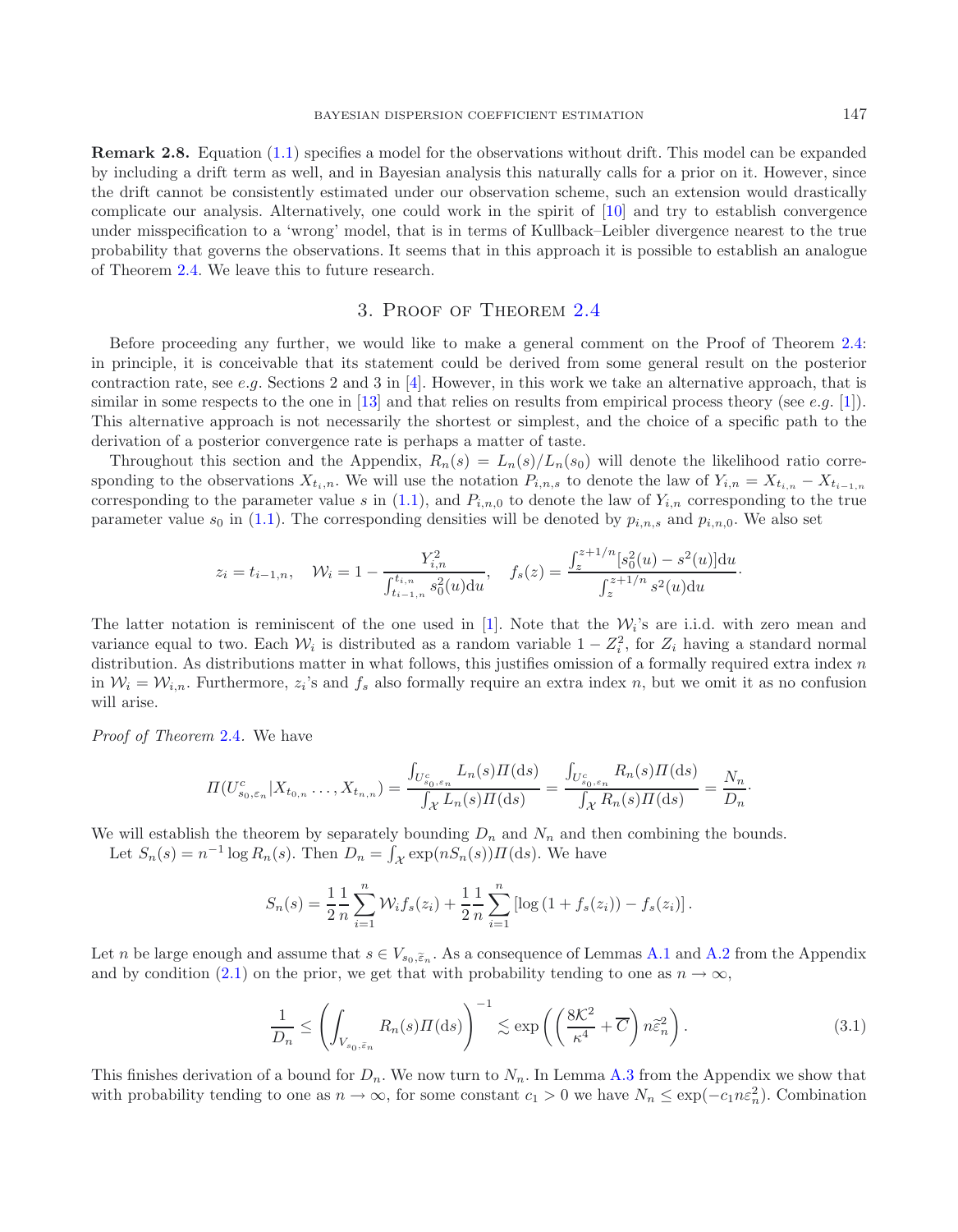of this bound with [\(3.1\)](#page-4-1) gives that with probability tending to one as  $n \to \infty$ , the inequality

$$
\Pi(U_{s_0,\varepsilon_n}^c | X_{t_{0,n}} \dots, X_{t_{n,n}}) \lesssim \exp\left(-c_1 n\varepsilon_n^2 + \left(\frac{8K^2}{\kappa^4} + \overline{C}\right) n\tilde{\varepsilon}_n^2\right)
$$

is valid. From this it immediately follows that for  $\varepsilon_n = M \tilde{\varepsilon}_n$  with a large enough constant M, the left-hand side<br>of the above display converges to zero in probability. This completes the proof of the theorem of the above display converges to zero in probability. This completes the proof of the theorem.  $\Box$ 

### <span id="page-5-0"></span>**APPENDIX**

Throughout the Appendix we will use the following notation: for any  $\varepsilon > 0$ ,  $M_{\varepsilon}$  will denote the smallest positive integer, such that  $2^{M_{\varepsilon}} \varepsilon^2 \ge 4\mathcal{K}^2$ . Note that by definition  $2^{M_{\varepsilon}} \varepsilon^2 \le 8\mathcal{K}^2$  (because  $2^{M_{\varepsilon}-1} \varepsilon^2 < 4\mathcal{K}^2$ ) and that for  $\varepsilon \to 0$  we have  $M_{\varepsilon} \times \log_2(1/\varepsilon)$ . We set  $A_{j,\varepsilon} = \{s \in \mathcal{X} : 2^{j} \varepsilon^2 \le ||s - s_0||_2^2 < 2^{j+1} \varepsilon^2\}$  and  $B_{j,\varepsilon} = \{s \in \mathcal{X} : 2^{j} \varepsilon^2 \le ||s - s_0||_2^2 < 2^{j+1} \varepsilon^2\}$  and  $B_{j,\varepsilon} = \{s \in \mathcal{X} : 2^{j}$  $\mathcal{X}: ||s - s_0||_2^2 < 2^{j+1} \varepsilon^2$  for  $j = 0, 1, ..., M_{\varepsilon}$ . We will also let  $Z_{i,n,s}(Y_{i,n}) = \log(p_{i,n,s}(Y_{i,n})/p_{i,n,0}(Y_{i,n}))$  denote the log-likelihood ratio corresponding to one 'observation'  $Y_{i,n}$ .

**Lemma A.1.** *Let the conditions of Theorem* [2.4](#page-2-2) *hold. Then*

$$
\sup_{f_s \in \mathcal{F}_{s_0, \tilde{\varepsilon}_n}} \left| \frac{1}{n} \sum_{i=1}^n \mathcal{W}_i f_s(z_i) \right| = O_{\mathbb{P}_{s_0}}(\delta_n),
$$

 $where \ \mathcal{F}_{s_0, \widetilde{\epsilon}_n} = \{f_s : ||s - s_0||_{\infty} < \widetilde{\epsilon}_n\}$  and  $\delta_n$  is an arbitrary sequence of positive numbers, such that  $\delta_n \asymp \widetilde{\epsilon}_n^2$ .

*Proof.* We will establish the lemma using empirical process theory. In particular, we will employ Corollary 8.8 from [\[1](#page-10-15)]. In light of the fact that  $\tilde{\varepsilon}_n \asymp n^{-1/3} \log n$ , in order to prove the lemma it suffices to show that

$$
\sup_{g_s \in \mathcal{G}_{s_0, \tilde{\varepsilon}_n}} \left| \frac{1}{n} \sum_{i=1}^n \mathcal{W}_i g_s(z_i) \right| = O_{\mathbb{P}_{s_0}}(\delta_n),
$$

where

$$
g_s(z) = \frac{s_0^2(z) - s^2(z)}{s^2(z)}, \quad \mathcal{G}_{s_0, \tilde{\varepsilon}_n} = \{g_s : ||s - s_0||_{\infty} < \tilde{\varepsilon}_n\},
$$

and the notation resembles the one in [\[1\]](#page-10-15), so that the arguments become more transparent. Indeed, it suffices to note that by Assumption [2.3](#page-2-3) we have  $f_s(z_i) = g_s(z_i) + O(n^{-1})$  (the remainder term is of order  $1/n$  uniformly in  $s$ ), whence

$$
\sup_{f_s \in \mathcal{F}_{s_0, \tilde{\varepsilon}_n}} \left| \frac{1}{n} \sum_{i=1}^n \mathcal{W}_i f_s(z_i) \right| \leq \sup_{g_s \in \mathcal{G}_{s_0, \tilde{\varepsilon}_n}} \left| \frac{1}{n} \sum_{i=1}^n \mathcal{W}_i g_s(z_i) \right| + O_{\mathbb{P}_{s_0}}\left(\frac{1}{n}\right).
$$

In order to apply Corollary 8.8 from [\[1](#page-10-15)], we need to verify its conditions, and in particular we need to check formulae (8.23)–(8.29) there. This involves somewhat lengthy computations. Firstly, we need to find a constant  $R_n$ , such that  $\sup_{g_s \in \mathcal{G}_{s_0,\tilde{e}_n}} \|g_s\|_{Q_n}^2 \leq R_n^2$ . Here  $Q_n = n^{-1} \sum_{i=1}^n \delta_{z_i}$  is the empirical measure associated with the points  $z_i$  and  $||g_s||_{Q_n}^2 = n^{-1} \sum_{i=1}^n g_s^2(z_i)$ . Now,  $||g_s||_{Q_n}^2 \le 4\mathcal{K}^2 \tilde{\epsilon}_n^2/\kappa^4$  for  $g_s \in \mathcal{G}_{s_0,\tilde{\epsilon}_n}$ , and thus it suffices to take  $R_n = 2\mathcal{K}\tilde{\varepsilon}_n/\kappa^2$ . Next, set  $K_1 = 3$ . Using the rough bound  $|e^x - 1 - x| \leq x^2 e^{|x|}$ , we get that

$$
2K_1^2 \mathbb{E}_{s_0} \left[ e^{|W_i|/K_1} - 1 - \frac{|W_i|}{K_1} \right] \leq 2 \mathbb{E}_{s_0} \left[ \mathcal{W}_i^2 e^{|W_i|/3} \right] < \infty.
$$

Let  $\sigma_0^2 = 2\mathbb{E}_{s_0} \left[ \mathcal{W}_i^2 e^{|\mathcal{W}_i|/3} \right]$  and note that this quantity is finite. With these  $K_1$  and  $\sigma_0$ , (8.23) in [\[1](#page-10-15)] will be estisfied. Next we need to find a constant  $K_2$  such that the inequality sup satisfied. Next we need to find a constant  $K_2$ , such that the inequality  $\sup_{g_s \in \mathcal{G}_{s_0,\tilde{z}_n}} ||g_s||_{\infty} \leq K_2$  holds. One can take  $K_2 = 2\mathcal{K}\tilde{\epsilon}_n/\kappa^2$ , and this verifies (8.24) in [\[1\]](#page-10-15). We take  $C_1 = 3$ , set  $K = 4K_1K_2$ , and note that for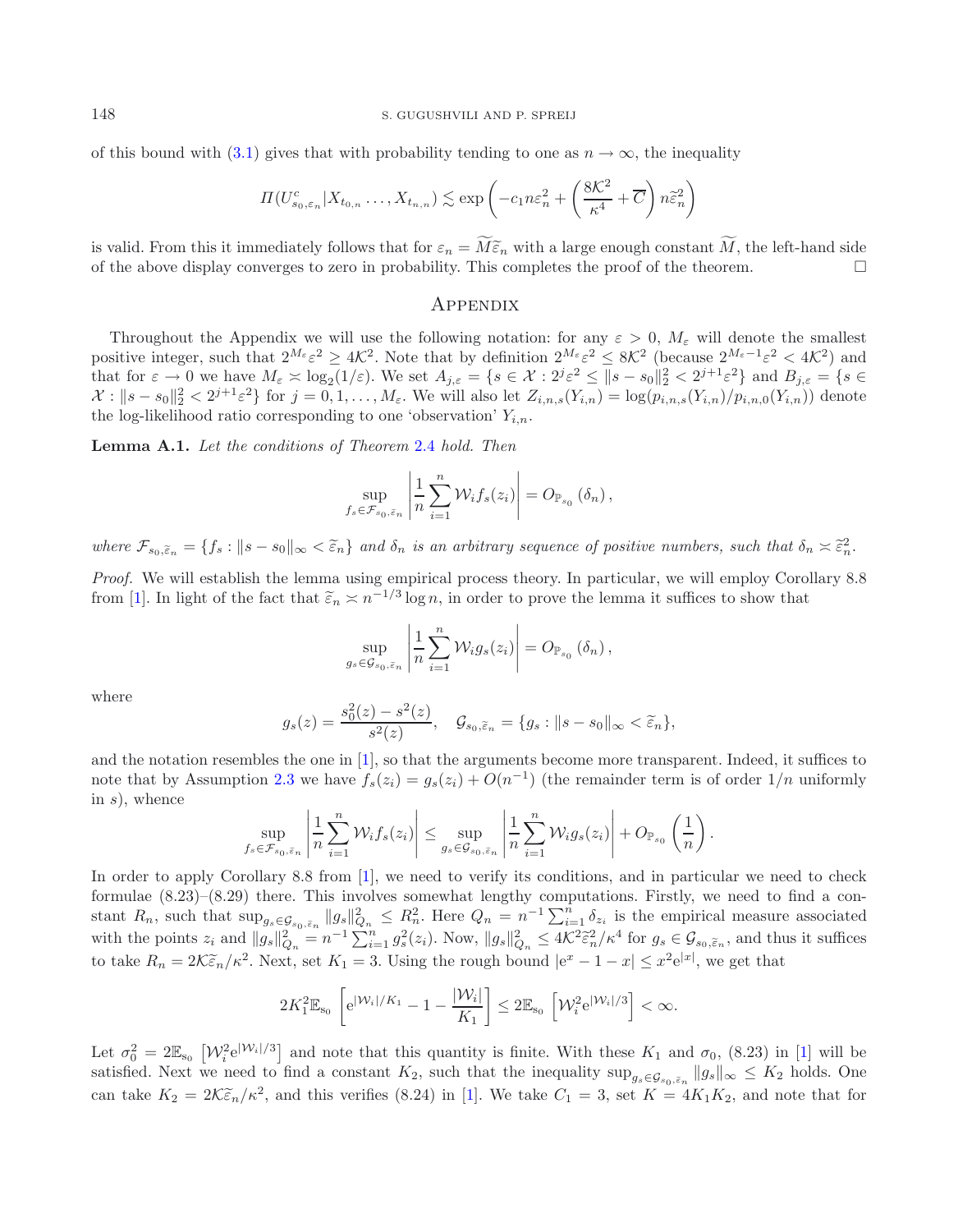all *n* large enough,  $\delta_n \leq C_1 2R_n^2 \sigma_0^2/K$  and  $\delta_n \leq 8$ <br>vields  $(8.25)-(8.27)$  in [1] Next let  $C_2 = 2C$  wh √  $2R_n\sigma_0$  hold, because  $\tilde{\varepsilon}_n \to 0$ . This choice of  $C_1$  and K thus<br>re C is a universal constant as in Corollary 8.8 in [1]. This yields  $(8.25)-(8.27)$  in [\[1\]](#page-10-15). Next let  $C_0 = 2C$ , where C is a universal constant as in Corollary 8.8 in [1]. This choice of  $C_0$  yields (8.29) in [\[1\]](#page-10-15). It remains to check (8.28) in [1], *i.e.* 

<span id="page-6-0"></span>
$$
\sqrt{n}\delta_n \ge C_0 \left( \int_0^{\sqrt{2}R_n\sigma_0} H_B^{1/2} \left( \frac{u}{\sqrt{2}\sigma_0}, \mathcal{G}_{s_0, \tilde{\varepsilon}_n}, Q_n \right) \mathrm{d}u \vee \sqrt{2}R_n\sigma_0 \right),\tag{A.1}
$$

where  $H_B$  ( $\delta, \mathcal{G}_{s_0, \tilde{\epsilon}_n}, Q_n$ ) is the  $\delta$ -entropy with bracketing of  $\mathcal{G}_{s_0, \tilde{\epsilon}_n}$  for the  $L_2(Q_n)$ -metric (see Def. 2.2 in [\[1](#page-10-15)]), and  $a \vee b$  denotes the maximum of two numbers a and b. By Lemma 2.1 in [\[1\]](#page-10-15) and Problem 2.5 there,  $H_B(\delta, \mathcal{G}_{s_0, \tilde{\varepsilon}_n}, Q_n) \leq H_{\infty}(\delta/2, \mathcal{G}_{s_0, \tilde{\varepsilon}_n})$ , where  $H_{\infty}(\delta, \mathcal{G}_{s_0, \tilde{\varepsilon}_n})$  is the  $\delta$ -entropy of  $\mathcal{G}_{s_0, \tilde{\varepsilon}_n}$  for the supremum norm (see Def. 2.3 in [\[1](#page-10-15)]). Lemma 3.9 in [\[1\]](#page-10-15) implies that there exists a constant  $A_1 > 0$ , such that  $H_{\infty}(\delta, \mathcal{G}_{s_0, \tilde{\epsilon}_n}) \leq A_1 \delta^{-1}$ for all  $\delta > 0$  (the fact that the matrix  $\Sigma_{Q_n}$  from the statement of that lemma is non-singular, can be shown by a minor variation of an argument from the proof of Lem. 1.4 in [\[15](#page-10-10)]). Hence

$$
\int_0^{\sqrt{2}R_n\sigma_0} H_B^{1/2} \left( \frac{u}{\sqrt{2}\sigma_0}, \mathcal{G}_{s_0, \widetilde{\varepsilon}_n}, Q_n \right) du \le \sqrt{A_1} \int_0^{\sqrt{2}R_n\sigma_0} \left( \frac{u}{\sqrt{2}2\sigma_0} \right)^{-1/2} du \le 4\sigma_0 \sqrt{A_1 R_n} \asymp \sqrt{\widetilde{\varepsilon}_n}.
$$

Since  $\tilde{\varepsilon}_n \to 0$ , the right-hand side of  $(A.1)$  is of order  $\sqrt{\tilde{\varepsilon}}_n$ , and then  $\tilde{\varepsilon}_n \times n^{-1/3} \log n$  is enough to ensure that  $(A.1)$  or equivalently formula  $(B.28)$  in [1] holds for all n large enough. This co that  $(A.1)$ , or equivalently, formula  $(8.28)$  in [\[1](#page-10-15)], holds for all n large enough. This completes verification of the conditions in Corollary 8.8 in [\[1](#page-10-15)]. As a result, cf. formula  $(8.30)$  in [\[1\]](#page-10-15), for all n large enough we get the bound

$$
\mathbb{P}_{s_0}\left(\sup_{g\in\mathcal{G}_{s_0,\tilde{\varepsilon}_n}}\left|\frac{1}{n}\sum_{i=1}^n\mathcal{W}_ig(z_i)\right|\geq\delta_n\right)\leq C\exp\left(-\frac{n\delta_n^2}{C^2(C_1+1)2R_n^2\sigma_0^2}\right)
$$

The right-hand side of this expression converges to zero as  $n \to \infty$ , because  $n\tilde{\varepsilon}_n^2 \to \infty$ . This completes the proof the lemma of the lemma.  $\Box$ 

<span id="page-6-1"></span>**Lemma A.2.** Let the conditions of Theorem [2.4](#page-2-2) hold, assume that n is large enough and let  $s \in V_{s_0, \tilde{e}_n}$ . Then

$$
\frac{1}{2} \frac{1}{n} \sum_{i=1}^{n} \left\{ \log(1 + f_s(z_i)) - f_s(z_i) \right\} \ge -\frac{1}{2} \int_0^1 \frac{(s_0^2(u) - s^2(u))^2}{s^4(u)} du + O\left(\frac{1}{n}\right)
$$

$$
\ge -\frac{2\mathcal{K}^2}{\kappa^4} \tilde{\varepsilon}_n^2 + O\left(\frac{1}{n}\right),
$$

*where the remainder term is of order*  $n^{-1}$  *uniformly in s.* 

*Proof.* By the elementary inequality  $|\log(1 + t) - t| \leq t^2$  that is valid for  $|t| < 1/2$ , we have for all n large enough and uniformly in  $s \in V$   $\infty$  that enough and uniformly in  $s \in V_{s_0, \tilde{\epsilon}_n}$  that

$$
|\log (1 + f_s(z_i)) - f_s(z_i)| \le f_s^2(z_i).
$$

Hence

$$
\log (1 + f_s(z_i)) - f_s(z_i) \ge -f_s^2(z_i),
$$

and therefore

$$
\frac{1}{2} \frac{1}{n} \sum_{i=1}^{n} \left\{ \log(1 + f_s(z_i)) - f_s(z_i) \right\} \geq -\frac{1}{2} \frac{1}{n} \sum_{i=1}^{n} f_s^2(z_i).
$$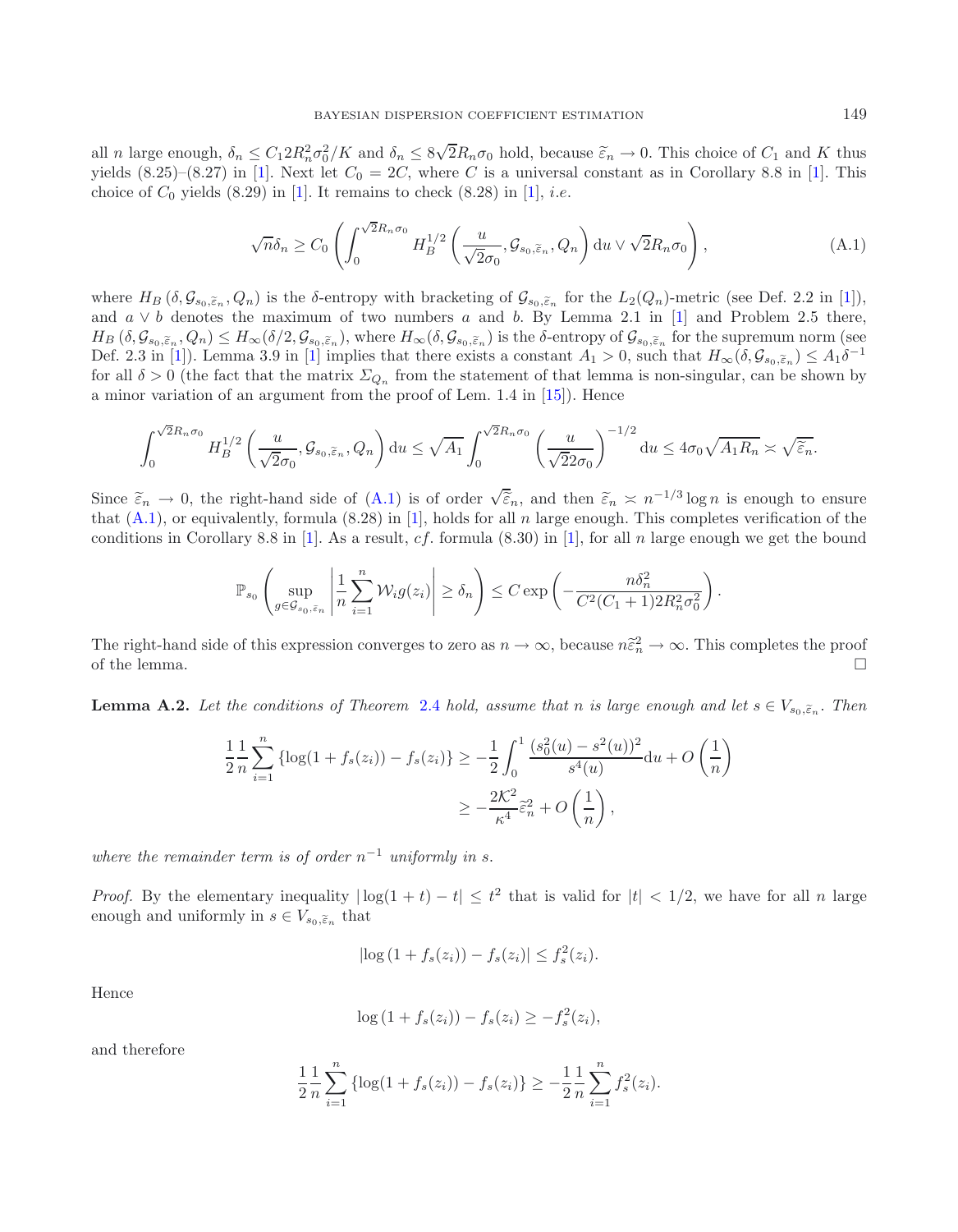The statement of the lemma now follows by a simple computation employing Assumption [2.3](#page-2-3) and the Riemann sum approximation of the integral, yielding that for all  $n$  large enough,

$$
-\frac{1}{2}\frac{1}{n}\sum_{i=1}^{n}f_s^2(z_i) = -\frac{1}{2}\int_0^1 \frac{(s_0^2(u) - s^2(u))^2}{s^4(u)}du + O\left(\frac{1}{n}\right)
$$

$$
\geq -\frac{2K^2}{\kappa^4}\hat{\varepsilon}_n^2 + O\left(\frac{1}{n}\right),
$$

<span id="page-7-0"></span>where the remainder term is of order  $n^{-1}$  uniformly in s.

**Lemma A.3.** Let the conditions of Theorem [2.4](#page-2-2) hold and let  $\varepsilon_n \asymp n^{-1/3} \log n$ . Denote  $\sigma_0^2 = 2\mathbb{E}_{s_0} \left[ W_i^2 e^{|W_i|/3} \right]$ <br>There exists a constant  $\widetilde{c}_0 > 0$ , such that  $\widetilde{c}_0 \leq K^4 \sigma_0 (\sigma_0 \wedge A) / \kappa^4$ , another There exists a constant  $\tilde{c}_0 > 0$ , such that  $\tilde{c}_0 \leq K^4 \sigma_0 (\sigma_0 \wedge 4) / \kappa^4$ , another constant  $c_1$ , such that  $c_1 < \tilde{c}_0 \kappa^2 / (2K^4)$ ,<br>and a universal constant  $C > 0$ , for which the inequality and a universal constant  $C > 0$ , for which the inequality

$$
\mathbb{P}_{s_0} \left( \sup_{s \in U_{s_0, \varepsilon_n}^c} \prod_{i=1}^n \frac{p_{i,n,s}(Y_{i,n})}{p_{i,n,0}(Y_{i,n})} \ge \exp\left(-c_1 n \varepsilon_n^2\right) \right) \le CM_{\varepsilon_n} \exp\left(-\frac{(\widetilde{c}_0 \kappa^2/(2\mathcal{K}^4) - c_1)^2}{8C^2 (4\mathcal{K}^2/\kappa^4 + 1)\sigma_0^2} n \varepsilon_n^2\right)
$$

*holds for all* n *large enough. Here*  $a \wedge b$  *denotes the minimum of two numbers* a and b. In particular, as  $n \to \infty$ , *the right-hand side of the above display converges to zero.*

*Proof.* As in the proof of Lemma [A.1,](#page-5-0) we will use empirical process theory to establish the result. We use the convention that the supremum over the empty set is equal to zero. By Assumption [2.3,](#page-2-3) we have  $||s-s_0||_2^2 \leq 4\mathcal{K}^2$ .<br>Hence, using the definition of M and A, at the beginning of this appendix, we can write Hence, using the definition of  $M_{\varepsilon_n}$  and  $A_{j,\varepsilon_n}$  at the beginning of this appendix, we can write

$$
\mathbb{P}_{s_0}\left(\sup_{s\in U_{s_0,\varepsilon_n}^c}\prod_{i=1}^n\frac{p_{i,n,s}(Y_{i,n})}{p_{i,n,0}(Y_{i,n})}\geq \exp\left(-c_1n\varepsilon_n^2\right)\right)=\sum_{j=0}^{M_{\varepsilon_n}}\mathbb{P}_{s_0}\left(\sup_{s\in A_{j,\varepsilon_n}}\prod_{i=1}^n\frac{p_{i,n,s}(Y_{i,n})}{p_{i,n,0}(Y_{i,n})}\geq \exp\left(-c_1n\varepsilon_n^2\right)\right).
$$

We will individually bound the summands on the right-hand side of the above display, thereby obtaining a bound on its left-hand side, and will show that this upper bound converges to zero as  $n \to \infty$ .

Using Lemma [A.4](#page-9-0) ahead (note that the constant  $\tilde{c}_0$  in its statement can be taken arbitrarily small) and recalling the definition of  $Z_{i,n,s}(Y_{i,n})$ ,  $A_{j,\varepsilon_n}$  and  $B_{j,\varepsilon_n}$  at the beginning of this appendix, we obtain that for all  $n$  large enough

<span id="page-7-2"></span>
$$
\mathbb{P}_{s_0} \left( \sup_{s \in A_{j,\varepsilon_n}} \prod_{i=1}^n \frac{p_{i,n,s}(Y_{i,n})}{p_{i,n,0}(Y_{i,n})} \ge \exp\left(-c_1 n \varepsilon_n^2\right) \right) \le \mathbb{P}_{s_0} \left( \sup_{s \in A_{j,\varepsilon_n}} \exp\left(\sum_{i=1}^n \{Z_{i,n,s}(Y_{i,n}) - \mathbb{E}_{s_0} \left[Z_{i,n,s}(Y_{i,n})\right]\}\right) \right)
$$
  
\n
$$
\ge \exp\left(2^j n \varepsilon_n^2 \left(\frac{\tilde{c}_0 \kappa^2}{K^4} - \frac{\tilde{C}_0}{2^j n \varepsilon_n^2} - \frac{c_1}{2^j}\right)\right)\right)
$$
  
\n
$$
\le \mathbb{P}_{s_0} \left( \sup_{s \in B_{j,\varepsilon_n}} \exp\left(\sum_{i=1}^n \{Z_{i,n,s}(Y_{i,n}) - \mathbb{E}_{s_0} \left[Z_{i,n,s}(Y_{i,n})\right]\}\right) \right)
$$
  
\n
$$
\ge \exp\left(2^j n \varepsilon_n^2 \left(\frac{\tilde{c}_0 \kappa^2}{K^4} - \frac{\tilde{C}_0}{2^j \varepsilon_n^2 n} - \frac{c_1}{2^j}\right)\right)\right)
$$
  
\n
$$
\le \mathbb{P}_{s_0} \left( \sup_{s \in B_{j,\varepsilon_n}} \left|\frac{1}{n} \sum_{i=1}^n \mathcal{W}_i f_s(z_i) \right| \ge \delta_n \right), \tag{A.2}
$$

where we have set

$$
\delta_n = \overline{\delta} 2^{j+1} \varepsilon_n^2 = \left( \frac{\widetilde{c}_0 \kappa^2}{\mathcal{K}^4} - \frac{\widetilde{C}_0}{2^j \varepsilon_n^2 n} - \frac{c_1}{2^j} \right) 2^{j+1} \varepsilon_n^2.
$$
\n(A.3)

<span id="page-7-1"></span>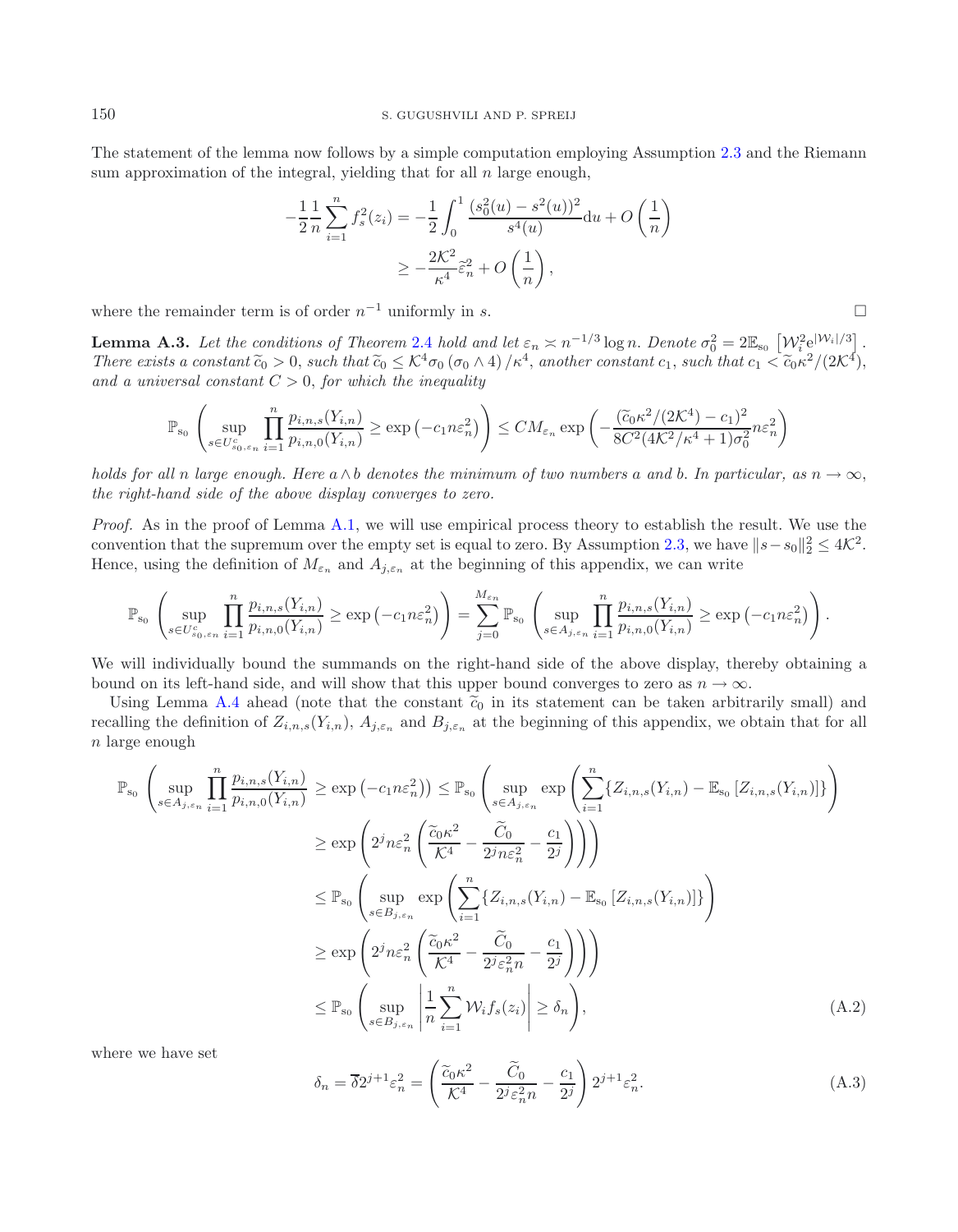Positivity of  $\overline{\delta}$  for n large enough is a consequence of the assumptions in the statement of the lemma. We want to apply Corollary 8.8 from  $[1]$  to the last term in  $(A.2)$ . In order to do so, we need to verify its conditions, which can be done using arguments similar to those from the proof of Lemma [A.1](#page-5-0) in this Appendix. We first need to find a constant  $R_n$ , such that  $\sup_{s \in B_{j,\varepsilon_n}} ||f_s||_{Q_n} \leq R_n$ . We have for all n large enough and all  $j = 0, 1, \ldots, M_{\varepsilon_n}$ ,

$$
\frac{1}{n} \sum_{i=1}^{n} \left\{ \frac{\int_{z_i}^{z_{i+1}} [s_0^2(u) - s^2(u)] du}{\int_{z_i}^{z_{i+1}} s^2(u) du} \right\}^2 = \int_0^1 \frac{(s_0^2(u) - s^2(u))^2}{s^4(u)} du + \left[ \frac{1}{n} \sum_{i=1}^{n} \left\{ \frac{\int_{z_i}^{z_{i+1}} [s_0^2(u) - s^2(u)] du}{\int_{z_i}^{z_{i+1}} s^2(u) du} \right\}^2 - \int_0^1 \frac{(s_0^2(u) - s^2(u))^2}{s^4(u)} du \right]
$$

$$
\leq \left( \frac{4K^2}{\kappa^4} + 1 \right) 2^{j+1} \varepsilon_n^2,
$$

where we used Assumption [2.3,](#page-2-3) definition of  $B_{j,\varepsilon_n}$  and the assumption that  $\varepsilon_n \asymp n^{-1/3} \log n$  to see the last inequality. We can thus take

<span id="page-8-1"></span><span id="page-8-0"></span>
$$
R_n = \left\{ \frac{4\mathcal{K}^2}{\kappa^4} + 1 \right\}^{1/2} 2^{(j+1)/2} \varepsilon_n.
$$

Next, define the constants  $K_1$ , C, C<sub>0</sub> and C<sub>1</sub> as in the proof of Lemma [A.1.](#page-5-0) Since  $||f_s||_{\infty} \leq 2K^2/\kappa^2$ , we can take  $K_2 = 2K^2/\kappa^2$ . We also set  $K = AK, K_2$ . We want that the inequalities  $\delta \leq C_1 2B^2 \sigma^2/K$ ,  $\delta$ Next, define the constants  $K_1$ , C, C<sub>0</sub> and C<sub>1</sub> as in the proof of Lemma A.1. Since  $||f_s||_{\infty} \leq 2K^2/k$ , we can take  $K_2 = 2K^2/\kappa^2$ . We also set  $K = 4K_1K_2$ . We want that the inequalities  $\delta_n \leq C_1 2R_n^2 \sigma_0^2/K$ ,

$$
\sqrt{n}\delta_n \ge C_0 \left( \int_0^{\sqrt{2}R_n\sigma_0} H_B^{1/2} \left( \frac{u}{\sqrt{2}\sigma_0}, B_{j,\varepsilon_n}, Q_n \right) \mathrm{d}u \vee \sqrt{2}R_n\sigma_0 \right) \tag{A.4}
$$

hold. It is not difficult to check by a direct computation that the first two of these inequalities hold with  $\delta_n$ as in  $(A.3)$  and  $\tilde{c}_0$  and  $c_1$  as in the statement of the lemma. Verification of  $(A.4)$ , on the other hand, requires some additional arguments. In order to check  $(A.4)$ , we need to show that for all n large enough and all  $j = 0, 1, \ldots, M_{\varepsilon_n}$ , the inequalities  $n\delta_n^2 \geq C_0^2 2R_n^2 \sigma_0^2$  and

$$
n\delta_n^2 \ge C_0^2 \left( \int_0^{\sqrt{2}R_n\sigma_0} H_B^{1/2} \left( \frac{u}{\sqrt{2}\sigma_0}, B_{j,\varepsilon_n}, Q_n \right) du \right)^2 \tag{A.5}
$$

hold. It is easy to see that the first of these two inequalities follows from the fact that  $n\varepsilon_n^2 \to \infty$ . As far as the second one is concerned we note that for all  $\delta > 0$  for some constant  $A > 0$ . second one is concerned, we note that for all  $\delta > 0$  for some constant  $A > 0$ ,

$$
H_B(\delta, B_{j,\varepsilon_n}, Q_n) \leq \frac{A}{\delta},
$$

where we have used the fact that  $B_{i,\varepsilon_n} \subseteq \mathcal{X}$ , as well as Lemma 2.1 and Theorem 2.4 from [\[1\]](#page-10-15). Therefore,

$$
\int_0^{\sqrt{2}R_n\sigma_0} H_B^{1/2} \left(\frac{u}{\sqrt{2}\sigma_0}, B_{j,\varepsilon_n}, Q_n\right) du \le \sqrt{A} \int_0^{\sqrt{2}R_n\sigma_0} \left(\frac{u}{\sqrt{2}2\sigma_0}\right)^{-1/2} du
$$
  
=  $4\sqrt{AR_n}\sigma_0$ .

Since

$$
n\overline{\delta}^2 2^{2(j+1)} \varepsilon_n^4 \ge 16C_0^2 A \sigma_0^2 \left(\frac{4K^2}{\kappa^4} + 1\right) 2^{(j+1)/2} \varepsilon_n
$$

for all n large enough and all  $j = 0, 1, \ldots, M_{\varepsilon_n}$  (this follows from the assumption that  $\varepsilon_n \asymp n^{-1/3} \log n$ ), we get that  $(A.5)$ , and hence  $(A.4)$  too, hold. Thus all the assumptions from Corollary 8.8 in [\[1\]](#page-10-15) are satisfied.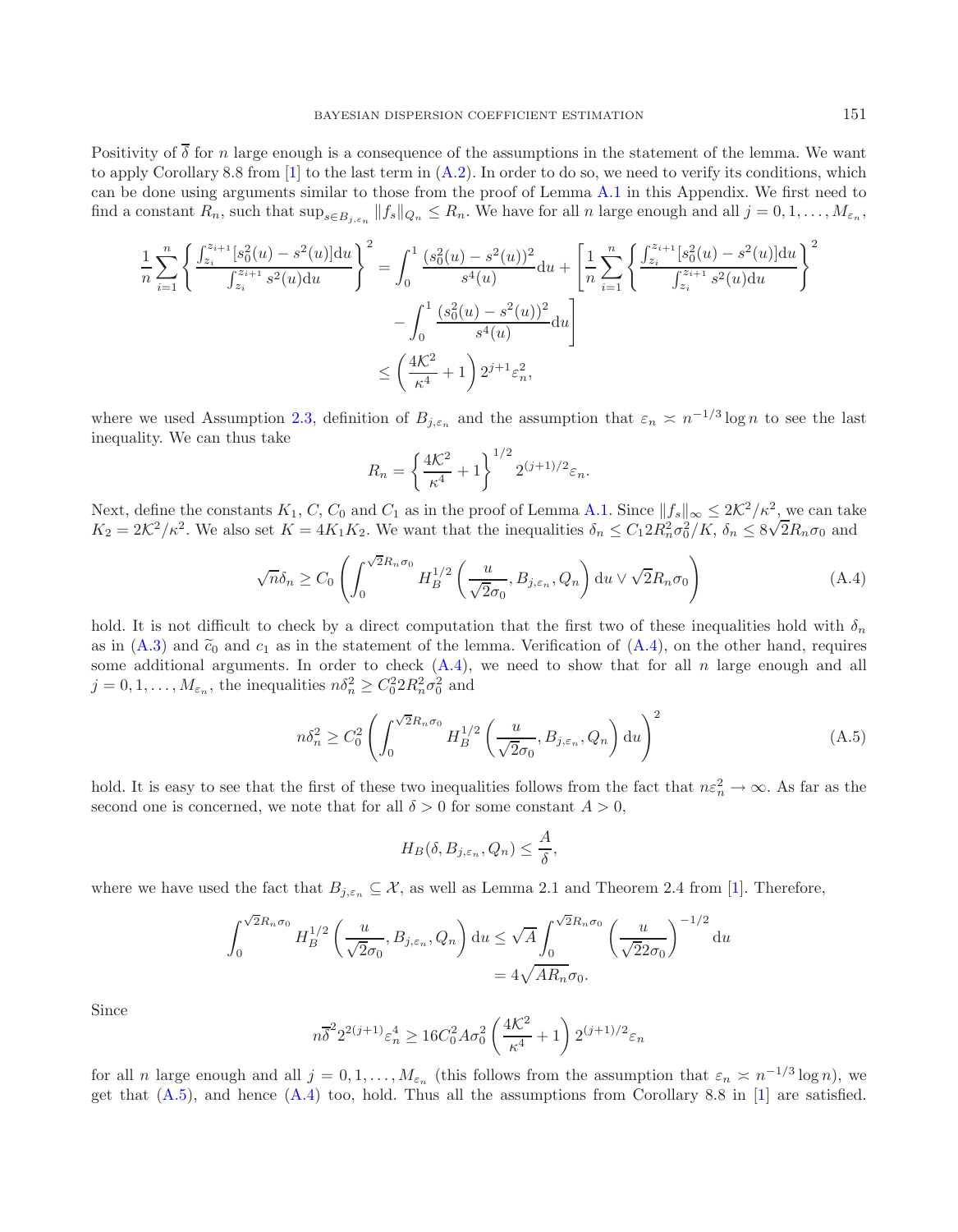As a result, the inequality (8.30) from Corollary 8.8 combined with formula [\(A.2\)](#page-7-1) and some further bounding gives that

$$
\mathbb{P}_{s_0} \left( \sup_{s \in A_{j,\varepsilon_n}} \prod_{i=1}^n \frac{p_{i,n,s}(Y_{i,n})}{p_{i,n,s}(Y_{i,n})} \ge \exp\left(-c_1 n \varepsilon_n^2\right) \right) \le C \exp\left(-\frac{(\widetilde{c}_0 \kappa^2/(2\mathcal{K}^4) - c_1)^2}{8C^2 \sigma_0^2 (4\mathcal{K}^2/\kappa^4 + 1)} n \varepsilon_n^2\right)
$$

holds for all n large enough and all  $j = 0, 1, ..., M_{\varepsilon_n}$ . The statement of the lemma is an easy consequence of this bound, the fact that  $M_{\varepsilon} \ge \log_2(1/\varepsilon_n)$  for  $\varepsilon_n \to 0$  and the fact that  $\varepsilon_n \ge n^{-1/3} \log n$ . this bound, the fact that  $M_{\varepsilon_n} \asymp \log_2(1/\varepsilon_n)$  for  $\varepsilon_n \to 0$  and the fact that  $\varepsilon_n \asymp n^{-1/3} \log n$ .

<span id="page-9-0"></span>**Lemma A.4.** *Under the same conditions as in Lemma [A.3](#page-7-0), there exist two constants*  $\tilde{c}_0 > 0$  *and*  $\tilde{C}_0 > 0$ *, such that for all n large enough and all*  $s \in A_{j,\varepsilon_n}$ ,  $j = 0, 1, \ldots, M_{\varepsilon_n}$ , we have

$$
\sum_{i=1}^n \mathbb{E}_{s_0} \left[ Z_{i,n,s}(Y_{i,n}) \right] \leq -\frac{\widetilde{c}_0 \kappa^2}{\mathcal{K}^4} 2^j \varepsilon_n^2 n + \widetilde{C}_0.
$$

*Proof.* Thanks to Assumption [2.3,](#page-2-3) using the differentiability of the integrands, we have

$$
\int_{z_i}^{z_{i+1}} \frac{(s^2(u) - s_0^2(u))^2}{s^4(u)} du - \frac{1}{n} \left\{ \frac{\int_{z_i}^{z_{i+1}} [s_0^2(u) - s^2(u)] du}{\int_{z_i}^{z_{i+1}} s^2(u) du} \right\}^2
$$
  
= 
$$
\frac{1}{n} \frac{(s^2(z_i) - s_0^2(z_i))^2}{s^4(z_i)} + O\left(\frac{1}{n^2}\right) - \frac{1}{n} \left\{ \frac{[s_0^2(z_i) - s^2(z_i)] + O(n^{-1})}{s^2(z_i) + O(n^{-1})} \right\}^2 = O\left(\frac{1}{n}\right),
$$

where the last term is of order  $1/n$  uniformly in s. Note that

$$
\mathbb{E}_{s_0} [Z_{i,n,s}(Y_{i,n})] = \frac{1}{2} \log \left( 1 + \frac{\int_{z_i}^{z_{i+1}} [s_0^2(u) - s^2(u)] du}{\int_{z_i}^{z_{i+1}} s^2(u) du} \right) - \frac{1}{2} \frac{\int_{z_i}^{z_{i+1}} [s_0^2(u) - s^2(u)] du}{\int_{z_i}^{z_{i+1}} s^2(u) du}.
$$

A standard argument shows that for any fixed constant  $C_0 > 0$ , there exists another constant  $\tilde{c}_0 > 0$ , such that  $\text{for } -1 \leq x \leq \overline{C}_0$ , the inequality  $\log(1 + x) - x \leq -\tilde{c}_0 x^2$  holds. Therefore, for all n large eno for  $-1 \le x < \overline{C}_0$ , the inequality  $\log(1+x) - x \le -\tilde{c}_0 x^2$  holds. Therefore, for all n large enough,

$$
\sum_{i=1}^{n} \mathbb{E}_{s_0} \left[ Z_{i,n,s}(Y_{i,n}) \right] \leq -\frac{\widetilde{c}_0 n}{2} \frac{1}{n} \sum_{i=1}^{n} \left\{ \frac{\int_{z_i}^{z_{i+1}} [s_0^2(u) - s^2(u)] du}{\int_{z_i}^{z_{i+1}} s^2(u) du} \right\}^2
$$

$$
= -\frac{\widetilde{c}_0 n}{2} \int_0^1 \frac{(s^2(u) - s_0^2(u))^2}{s^4(u)} du + O(1)
$$

$$
\leq -\frac{\widetilde{c}_0 \kappa^2}{\mathcal{K}^4} 2^j \varepsilon_n^2 n + \widetilde{C}_0,
$$

where we used Assumption [2.3](#page-2-3) and the definition of  $A_{j,\varepsilon_n}$ . Here  $\widetilde{C}_0 > 0$  is some constant independent of a particular s and n, by the argument at the beginning of this proof. This completes the proof of the lemm particular s and  $n$ , by the argument at the beginning of this proof. This completes the proof of the lemma.

*Acknowledgements.* The authors would like to thank the Associate Editor and the referees for their remarks and suggestions. The research leading to the results in this paper has received funding from the European Research Council under ERC Grant Agreement 320637.